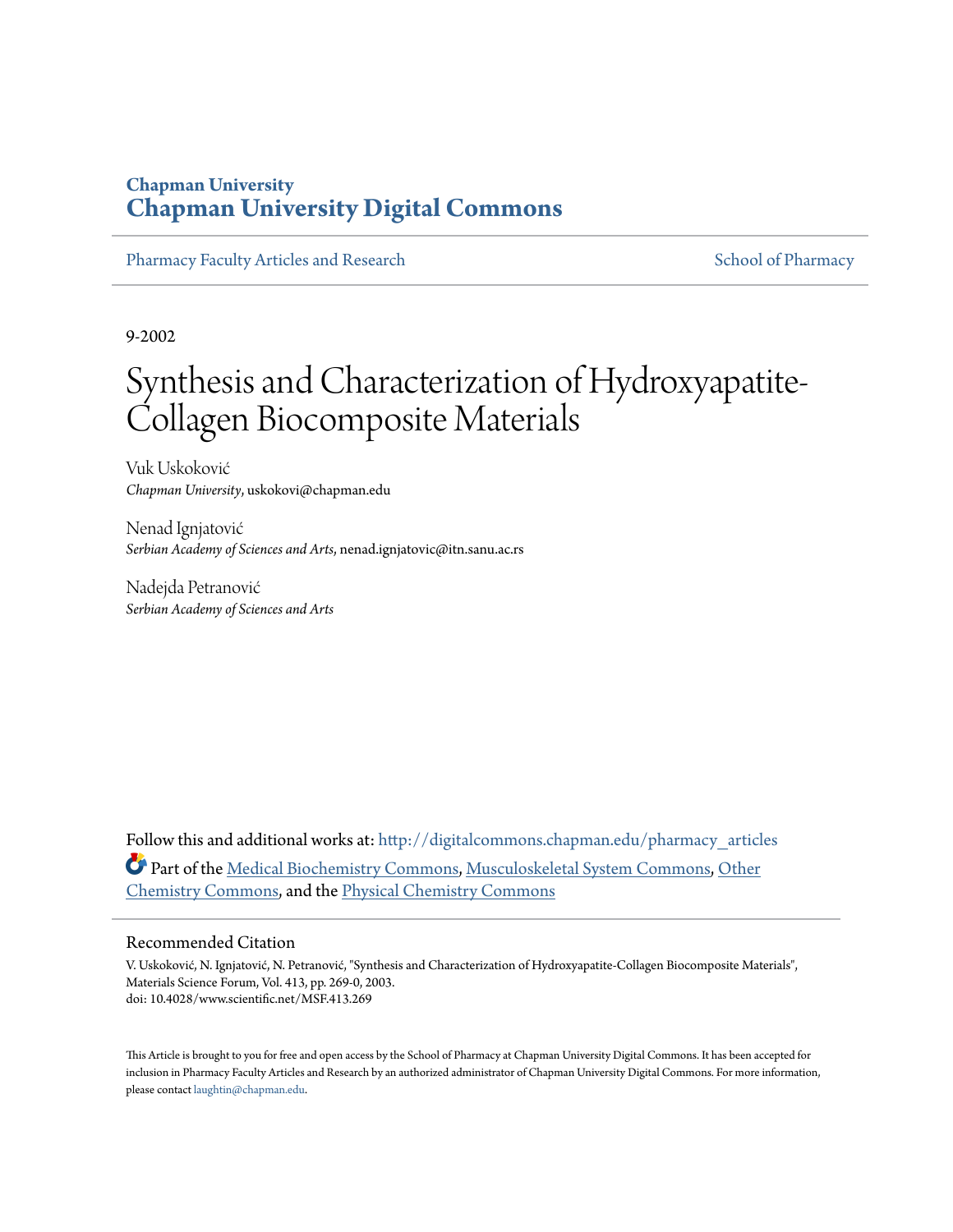# Synthesis and Characterization of Hydroxyapatite-Collagen Biocomposite Materials

#### **Comments**

This is a pre-copy-editing, author-produced PDF of an article accepted for publication in *Materials Science Forum*, volume 413, in 2003following peer review. The definitive publisher-authenticated version is available online at [DOI: 10.4028/www.scientific.net/MSF.413.269](http://dx.doi.org/10.4028/www.scientific.net/MSF.413.269).

#### **Copyright**

Trans Tech Publications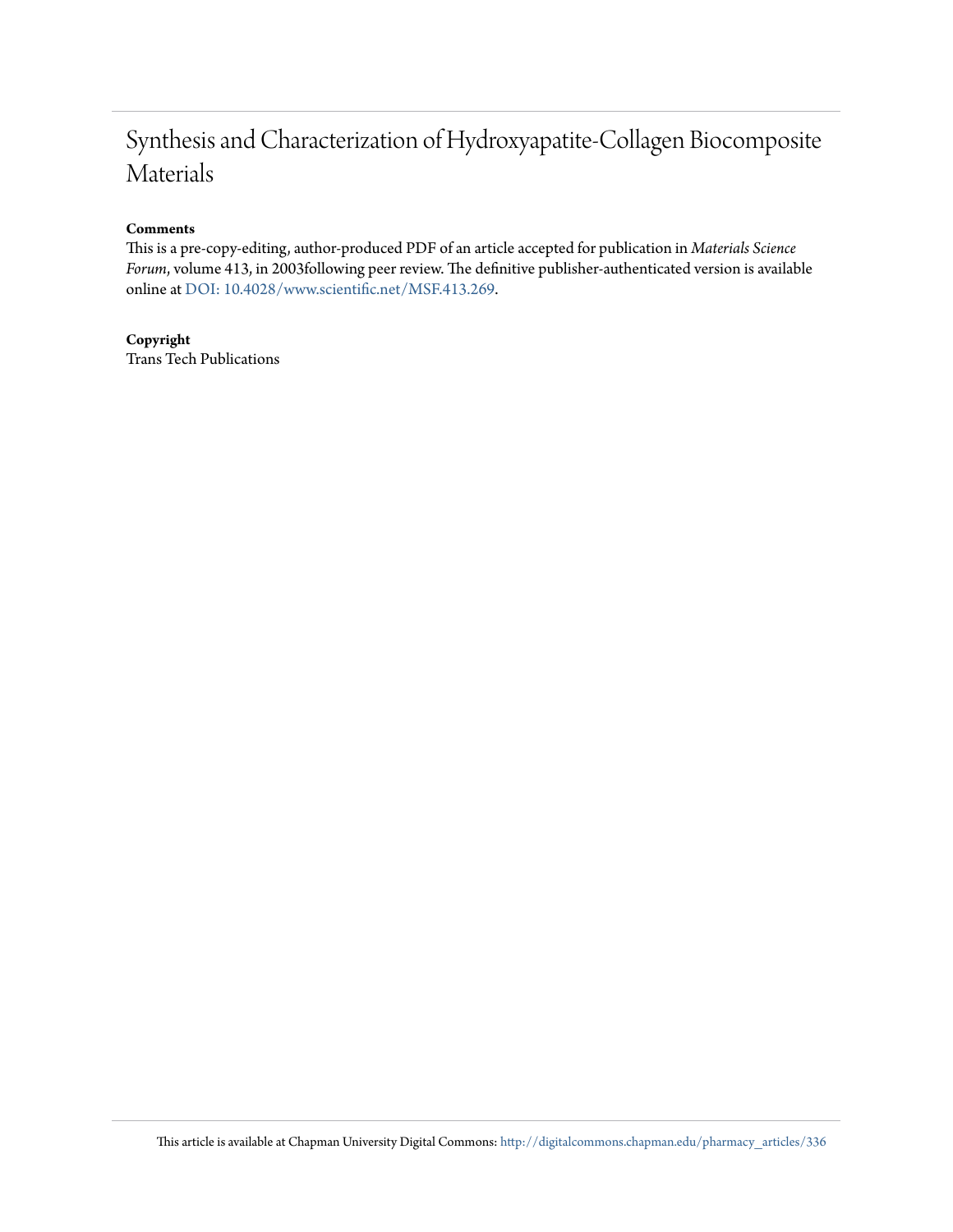### **SYNTHESIS AND CHARACTERIZATION OF HYDROXYAPATITE-COLLAGEN BIOCOMPOSITE MATERIALS**

Vuk Uskokovi}<sup>1</sup>, Nenad Ignjatovi}<sup>2</sup>, Nade`da Petranovi}<sup>1</sup>

<sup>1</sup> Faculty of Physical Chemistry, Belgrade <sup>2</sup> Institute of Technical Sciences of SASA, Belgrade

**Keywords:** Hydroxyapatite-Collagen Composite, Consolidation, Microstructure, Thermal Analysis, FT-IR Spectroscopy

#### **ABSTRACT**

Hydroxyapatite-collagen composite is a prosperous biomaterial in reconstructive surgery for the reparation of defects within human hard tissue. Within this research, three-dimensional blocks of HAp/collagen composite biomaterial were synthesized by homogenizing the HAp/collagen mixture by cold and hot  $(T=60^{\circ}C)$  pressing (P=49 MPa). The changes in the system were followed by using thermal analysis (DSC & TGA), FT-IR spectroscopy and scanning electron microscopy (SEM). The identification and kinetic analysis of appearing phase transition were done. FT-IR spectrum of the biocomposite shows that neither cold nor hot pressing had significant influence on the individual components of the composite. SEM of the fracture surfaces showed that more intimate contact between the phases happened during hot consolidation. The obtained results suggest that the native structure of collagen molecules was destroyed, but the primary structure was maintained. Such a mild modification of collagen molecules can possibly lead to elimination of antigenicity effects after implantation of this kind of biomaterial into human body.

#### **1. INTRODUCTION**

The development of hydroxyapatite(HAp)/polymer composites is considered to be one of the most interesting approaches to improved reliability and decreased stiffness of present HAp based biomaterials, as substitutes for hard bone tissue [1-12]. The properties of such composite biomaterial should also be biocompatibility, biodegradability, nontoxicity (i.e. sterility), as well as mechanical properties similar to the characteristics of natural bone. Considering that bone tissue consists mainly of HAp (78 weight %) and collagen (20 weight %), within this research, we have done the synthesis of biomaterial by using this two components. Biodegradability of such composite comes out from bioresorbility of polymer phase, i.e. characteristic of collagen molecules to degrade in body and freely involve in metabolic processes, without leaving any traces [2]. Within the process of synthesis, a special attention was paid on the influence of temperature and pressure on the possibility of producing compact HAp/collagen composites. Also, we studied degradation of collagen after the pressing of previously homogenized mixture of HAp and collagen. The relations between the characteristics of the material after cold and hot pressing, showed us the consequences of increased temperatures on thermal stability and eventual degradation of composite after synthesis. We have followed degradation or additional crosslinking of polymer phase by using FT-IR spectroscopy and thermal methods of characterization, while morphological changes of constitutive phases after hot and cold pressing of HAp and collagen was followed by using electron microscopy analysis.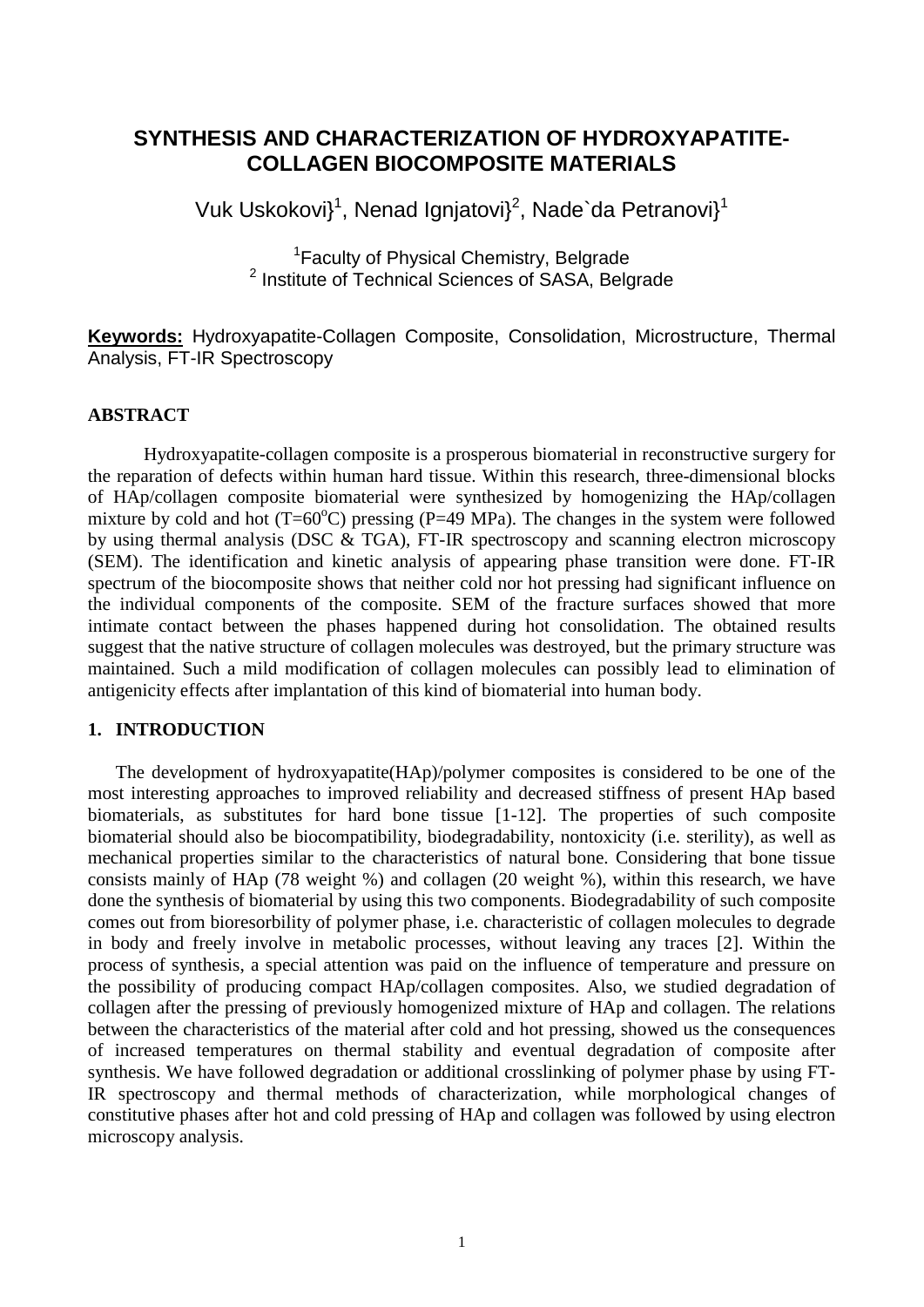#### **2. EXPERIMENTAL PROCEDURE**

HAp was produced by precipitation of  $Ca(NO<sub>3</sub>)<sub>2</sub>$  and  $(NH<sub>3</sub>)<sub>3</sub>PO<sub>4</sub>$  in alkali environment, under well known procedure, described in literature, in details [11, 12]. Produced gel was dried at room temperature, and then calcinated at  $1100\,^{\circ}\text{C}$  during 6 hours. Granules of calcinated, crystalline HAp with the size range from 0.2-0.5 mm were used to produce the composite material. Tendon derived collagen type II (Fluca, Germany) was used as polymer component (sample A). Composites were cold pressed at room temperatures  $(20^{\circ}C,$  sample B) and hot pressed  $(60^{\circ}C,$  sample C). Composites were firstly homogenized in mortar with pestle for 60 minutes, and then compacted with hot and cold pressing in cylindrical teflon dies (with diameter of 16 mm) and under pressures of 49 MPa. The samples were than pressed into pelets suitable for FT-IR spectroscopy analysis which was done on a Perkin Elmer device. The TG analysis was studied using thermal analyst Netzsch STA 409 EP. Thermal stability were studied by DSC (Du Pont thermal analyst 1090) at heating rate of 20°C/min. Microstructure of the HAp/collagen sample surface was studied by scanning electron microscopy (SEM) using a JEOL 5300.

#### **3. RESULTS AND DISCUSSION**

The spectra of a HAp/collagen biocomposite sample pressed at 20 and  $60^{\circ}$ C is shown in Fig. 1. The bands of triple structure on 585, 625 and 655  $cm^{-1}$  which derive from the vibration of OH group of HAp, could be identified on both samples of the composite. Two absorption band peaks, one at 1060  $\text{cm}^{-1}$ , and the other at 1100  $\text{cm}^{-1}$  derive from PO vibrations within phosphate group of HAp.



The both latter peaks cover the collagen derived peaks in the same frequency domain. The apsorption band in the range from  $1400-1800$  cm<sup>-1</sup> are collagen derived: absorption band at 1460 cm-1 derives from stretching vibrations of C=O group, while the peak at  $1650 \text{ cm}^{-1}$  represents amid I bend, and apsorption band at  $1760 \text{ cm}^{-1}$  derives from the vibrations of carbonile group. It is possible to expect the appearance of symmetric and asymmetric bending vibrations of  $NH<sub>3</sub>$  group in the same domain as well as the appearance of symmetric and asymmetric stretching vibrations of C=O group. There were no intensive bands in the spectral range from 1800-2800  $\text{cm}^{-1}$  which is a characteristic of all biological materials, and which is in accordance with previous measurements of individual components of these composites.

#### **Figure 1. FT-IR spectrum of HAp/collagen composite**  biomaterials; (B) pressed at 20<sup>o</sup>C, (C) pressed at 60<sup>o</sup>C

Namely, neither HAp nor collagen showed any band in this range of IR spectrum. Two near vibrations bands at around  $2900 \text{ cm}^{-1}$  are collagen derived, and that is to say, from vibration of OH group, or which is less possible, from vibration of  $NH<sub>3</sub>$  group. Cold and hot pressed samples of the composite show almost identical IR absorption spectra, so based only upon the comparation of these absorption spectra, it is not possible to make a conclusion about possible structural and conformational changes happened under thermomechanical treatment during hot pressing. According to the obtained results, it is evident that the structural units of both components of the composite are maintained during mixing, homogenization and pressing (both hot and cold).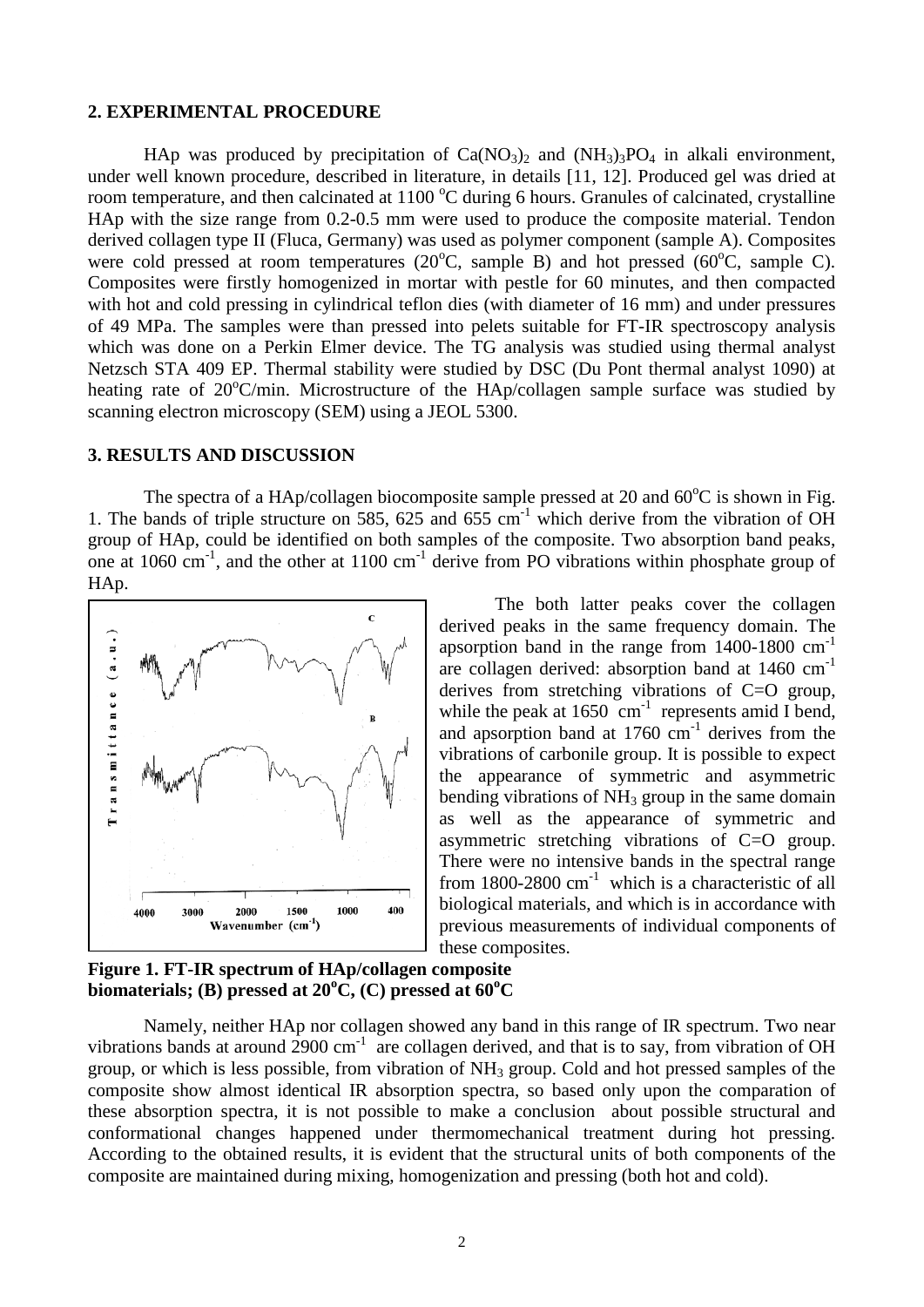

Samples A, B and C have nearly the same shape of TGA curve, which implies that complete loss of mass of the composite during its heating comes from the degradation of collagen (Fig. 2). At the same time, ''pure'' HAp did not show any loss of its mass during heating up to 1000°C. There did not come to more significant destabilization of collagen during the synthesis of the composite, because collagen within the composite had lost almost the same amount of quantity like alone heated collagen. This implies that there did not come to degradation of collagen during homogenization and pressing of the composite mixtures. The hot pressed samples had lost slightly more mass than cold pressed composites.

#### **Figure 2. TGA curve of collagen (A) and HAp/collagen**  composite biomaterials; (B) pressed at 20°C, (C) pressed at 60°C

This small difference between the lost masses between cold and hot pressed composites does not allow us to make a precise conclusion about the influence of increased temperature in eventual degradation or additional stabilization of polymer matrix. Especially great loss of mass is observed in temperature range from 200-600°C where this effect is mostly expressed in temperature range from 200-400°C, where TGA curve shows the biggest inclination. The finish of collagen mass loosing process comes at 800°C at the composite and at 900°C at pure collagen sample. The loss of mass of pure collagen sample was not complete, because 5 % of soot remained in the container.

On the DSC diagram of collagen (Fig. 3), we have identified characteristic endothermic peaks at the temperatures of 70, 122 and  $222^{\circ}$ C as well as a complex endothermic peak with 2



separate maximums at 320 and 325°C. The appearance of 3 endothermic peaks is the characteristic of all proteins within DSC analysis. The destruction of collagen, i.e. the destruction of primary structure and consequent release of gases as products in the process of breaking covalent bonds in polypeptide phase, starts at around 290°C. This is evident on the basis of TG diagram (Fig. 2), where the loss of mass was followed, and on the DSC curve, where thermal degradation of collagen and release of gas products were observed above 290°C. Process of denaturation of collagen under influence of heating is defined with the largest and broadest endothermic peak, which appears at  $122^{\circ}$ C. A protein denaturation is a complex process, which requires breaking of Van Der Waals' and H-bonds within its native structure.

**Figure 3. DSC curve of collagen (A) and HAp/collagen** composite biomaterials; (B) pressed at 20°C, (C) pressed at 60°C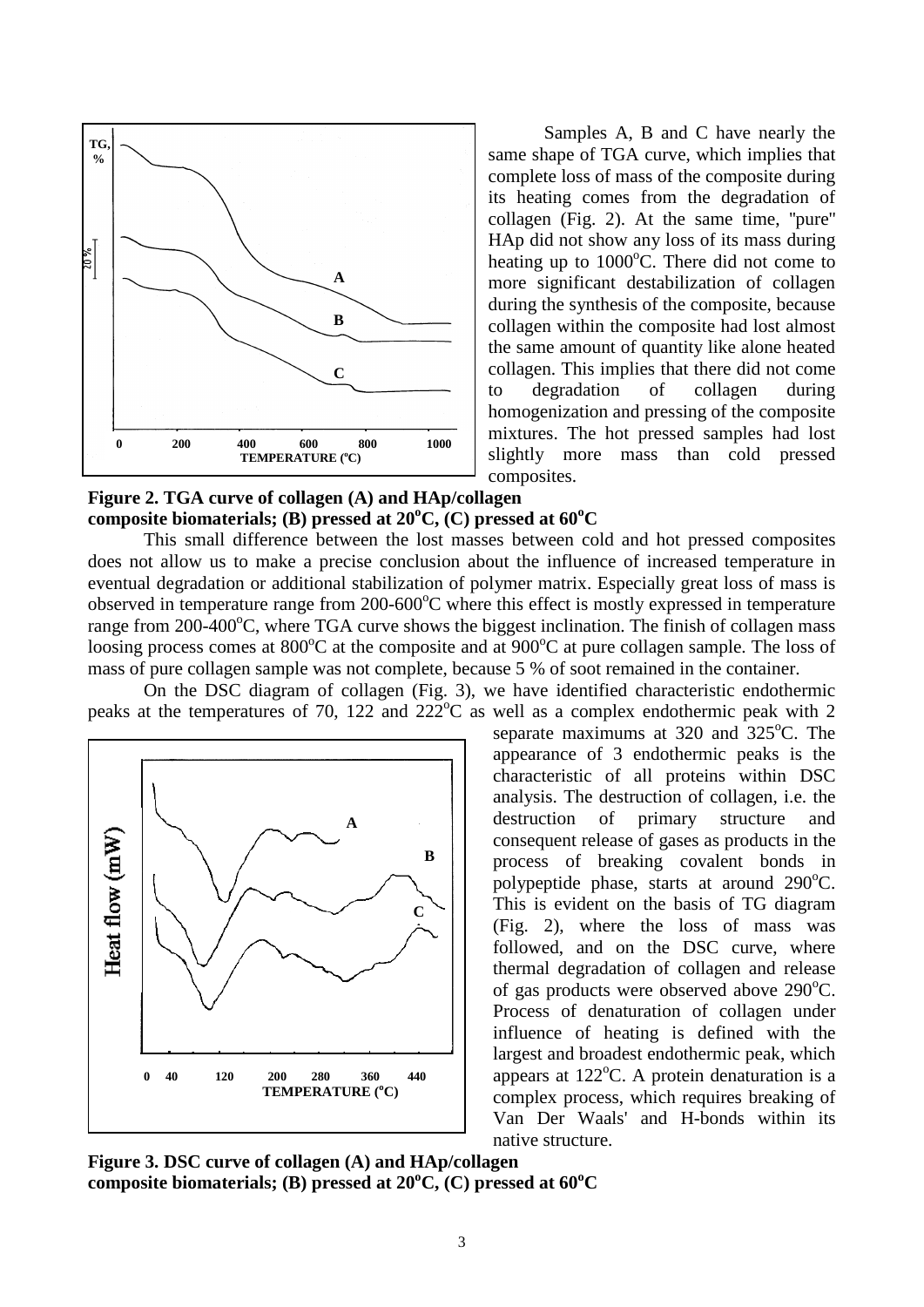Heating of collagen leads to its dehydration. A part of the released water comes from hydroxyl groups of amino acid hydroxyprollin and as a result of thermal breakage of H-bonds which stabilize polypeptide chains.

Generally, denaturation of collagen starts with the first registration of difference in heat flux between sample and the reference sample, but according to the standard methodology, maximum of the denaturation peak is adopted as the temperature of denaturation. Collagen type II which we used in this work represents one of the most stable types of collagen, regarding its insolubility in water and increased thermal stability[13].

Effects of collagen heating can be reversible or irreversible. Mild heating results in local unfolding of polypeptide chain, which is reversible process, and so polypeptide chain returns to its initial, folded structure after restoring the normal (physiological) temperature. It is considered that these latter transformations occur due to the break of longer sequences of H-bonds, which stabilize protein helices; certain sequences along the molecule (between aminoacids residues 877 and 936) could be more sensitive to breakage of (sequential) H bonds. Heat induced breakage of crossslinking bonds between adjacent polypeptide chains can have a significant role in the process of denaturation as well [14]. During the second cycle of heating of the composite, a loss of all collagen derived denaturation peaks was observed, which means that collagen completely and permanently denaturated during the first cycle of heating up to the temperatures of  $400^{\circ}$ C and there did not come to its restructuring after returning to room temperature.

The following characteristic peaks appear on DSC diagrams of HAp/collagen composites: endothermic peak which is the result of collagen's denaturation and which appears at the temperatures between 89 and 119°C; and exothermic peak which is the result of present calcium phosphate and which temperature maximums are found between  $353$  and  $443^{\circ}$ C at different samples. Kinetic analysis showed us that denaturation of collagen is a reaction of first order, and its activation energy obtained by both Borhard-Daniel's and Piloyan's methods have an average value of 2,8 kJ/mol. On the other side, the phase transition between two crystalline phases of TCP is by the same method of kinetic analysis observed to be a reaction of first order with activation energy of 12,5 kJ/mol.

First of all, DSC measurements were carried out in order to indirectly follow the influence of cold and hot pressing on the structure of collagen (sample B and C) is shown in Fig. 3. Temperature maximums of collagen's denaturation peaks on the composites were shifted to lower temperature in comparison with pure collagen, which means that there did come to destabilization of collagen molecules during the pressing. In accordance with performed DSC measurements, we concluded that both cold and hot pressing have influence on the native structure of collagen, but do not have the influence on its primary structure, which was evident after FT-IR analysis, where all of the basic structure units of collagen remained conserved after thermomechanical treatment. Also, it was observed that the maximums of collagen's denaturation peaks on hot pressed composites were shifted to higher temperatures, comparing with the same temperature maximums on cold pressed composites. Thus, cold pressed composite HAp/collagen (sample B) has denaturation peak at 102°C (sample C) while hot pressed composite has denaturation peak at 109°C. Considering that cold and hot pressing partially destroy collagen's native structure, there could possibly be avoided antigenicity effect within organism in which thislike produced biomaterial would be implanted. Thus, such approach to synthesis of biocompatibile material could be proved as very prospective in the future.

The microstructure of composite biomaterials HAp/collagen pressed at  $20^{\circ}$ C and  $60^{\circ}$ C obtained by SEM is shown in Fig. 4 and 5. Fig. 4a shows a SEM image of the microstructure of HAp/collagen surface (sample B) pressed at 20°C. During watching the composite samples on SEM, it was observed that magnifies of more than 2000 times in order to make a photograph of the structure were not possible, because there did come to thermal degradation of focused collagen mnolecules by high-energy electron beams focused inside a small diameter. HAp granule coated by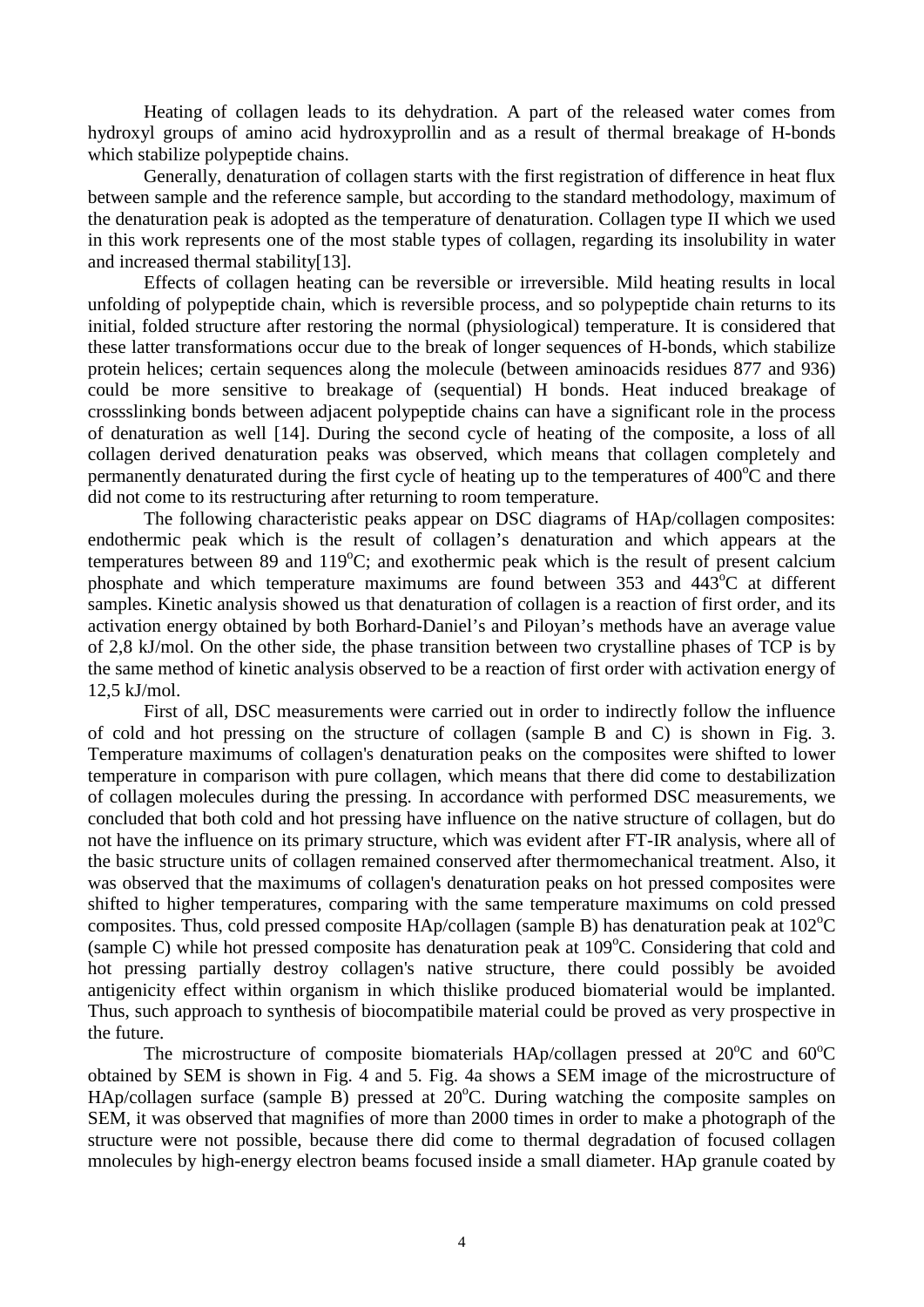collagen is show in Fig 4b. In this figure, non-intimate contact between HAp and collagen is obvious.



Figure 4. SEM image of microstructure HAp/collagen composite biomaterial pressed at 20<sup>°</sup>C: **a) fracture surfaces; b) interface HAp-collagen**



Figure 5. SEM image of microstructure HAp/collagen composite biomaterial pressed at 60°C: **a) fracture surfaces; b) interface HAp-collagen**

A more intimate contact on the interface between ceramic and polymer phase in hot pressed samples could be observed on enclosed SEM image in Fig. 5a. Also, higher porosity in cold pressed samples could be noted, and it is also expected from the fact that HAp did not incorporate completely inside the collagen matrix as well as they did within the hot pressed samples. Porosity is much lower within hot pressed samples because there did come to better merging of mineral phase and polymer matrix at increased temperatures as well as under higher pressures. An existence of very close interaction between HAp and collagen was observed on the interface of two phases, but higher magnifies in order to make a better and more precise interpretation of the physical nature of contact could not have been achieved, because, as was previously said, there did come to instant melting of parts of the collagen under the energy of electron beam. Contact between HAp and collagen is very close as shown in Fig. 5b.

#### **4. CONCLUSION**

HAp-collagen biocomposite material was synthesized by homogenizing the previously prepared mixture, and then by pressing the mixture at 20°C and 60°C under pressures of 49 MPa. We concluded that all of the basic structural units of collagen and HAp remained maintained after the synthesis of composite biomaterial. We came to this conclusion by observing infrared spectra of both cold and hot pressed composite, where all of the characteristic bands of individual components were identified. FT-IR results suggest that there did not come to destruction of the primary structure